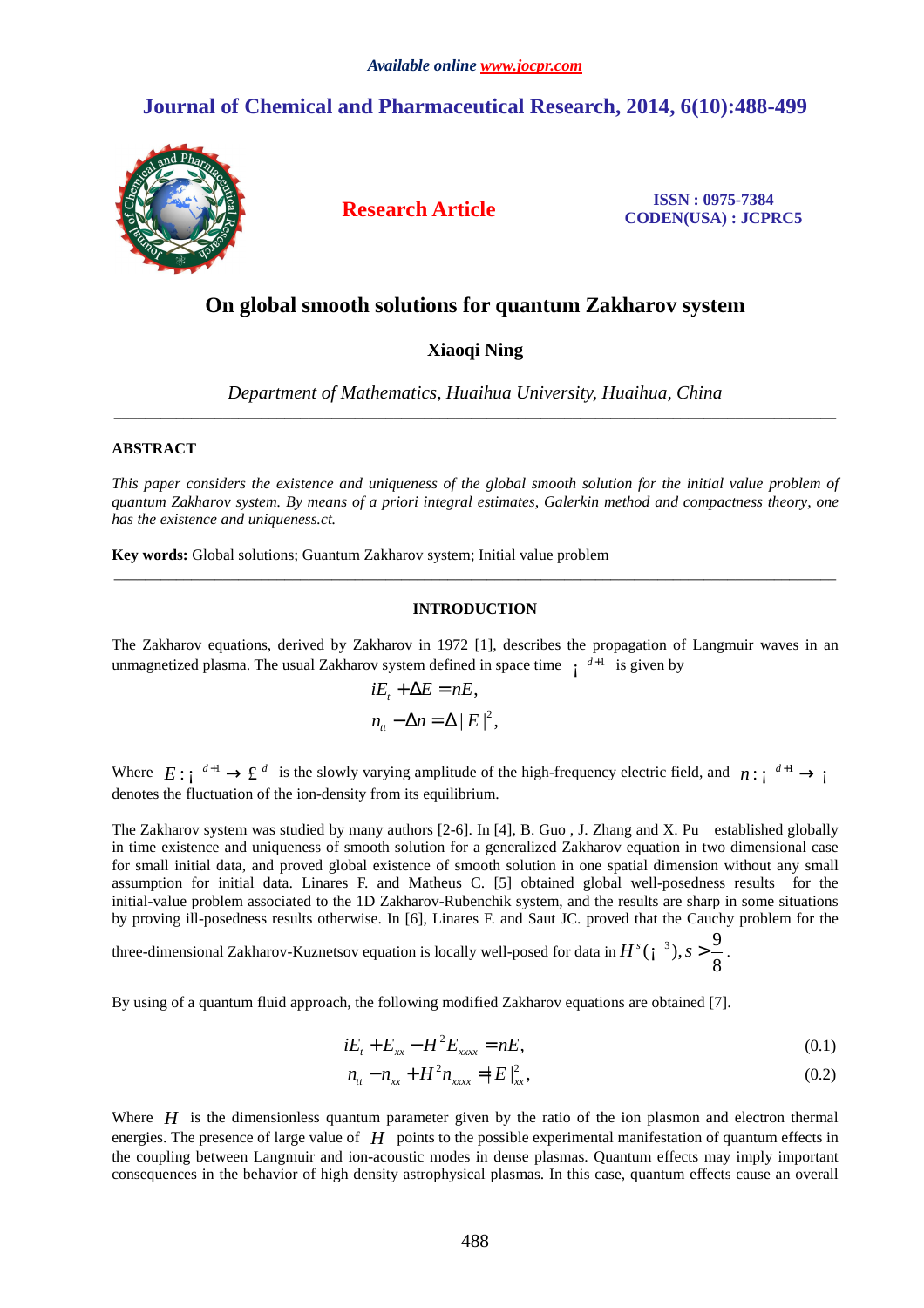reduction in the wave-wave interaction level. This focusing effect may extend to quite long periods of time, indicating that the recurrence properties verified in the classical Zakharov equation are enhanced by the quantum effects.

*\_\_\_\_\_\_\_\_\_\_\_\_\_\_\_\_\_\_\_\_\_\_\_\_\_\_\_\_\_\_\_\_\_\_\_\_\_\_\_\_\_\_\_\_\_\_\_\_\_\_\_\_\_\_\_\_\_\_\_\_\_\_\_\_\_\_\_\_\_\_\_\_\_\_\_\_\_\_*

In this paper, we study the systems of  $(1.1)$ ,  $(1.2)$  with the following initial value data.

 $E\big|_{t=0} = E_0(x), n\big|_{t=0} = n_0(x), n, \big|_{t=0} = n_1(x), x \in \mathfrak{i}$  (0.3)

We mainly consider the existence and uniqueness of the solution to the system.

We introduce a real-valued unknown function  $\varphi(x, t)$ . Then the problem (1.1)-(1.3) can be written in the form

$$
iE_t + E_{xx} - H^2 E_{xxx} - nE = 0,
$$
\n(0.4)

$$
n_t - \varphi_{xx} = 0,\tag{0.5}
$$

$$
\varphi_t - n + H^2 n_{xx} - |E|^2 = 0,\tag{0.6}
$$

with initial data

$$
E\big|_{t=0} = E_0(x), \, n\big|_{t=0} = n_0(x), \, \varphi\big|_{t=0} = \varphi_0(x). \tag{0.7}
$$

Now we state the main results of the paper.

Theorem 1 Suppose that  $E_0(x) \in H^{l+4}(\gamma)$ ,  $n_0(x) \in H^{l+4}$  $n_{0}(x) \in H^{l+4}(\dagger), n_{1}(x) \in H^{l+2}$  $n_1(x) \in H^{l+2}$  (*i*),  $l \ge 1$ . Then there exists a unique global smooth solution of the initial value problem (1.1)-( 1.3).

$$
E(x,t) \in L^{\infty}(0,T;H^{l+4}), \quad E_t(x,t) \in L^{\infty}(0,T;H^l)
$$
  

$$
n(x,t) \in L^{\infty}(0,T;H^{l+4}), \quad n_t(x,t) \in L^{\infty}(0,T;H^{l+2})
$$
  

$$
n_t(x,t) \in L^{\infty}(0,T;H^l).
$$

For the sake of convenience of the following contexts, we set some notations. For  $1 \le q \le \infty$ , we denote  $L^q(i^{d})$  the space of all *q* times integrable functions in *i d* equipped with norm  $\left\| \cdot \right\|_{L^q(i^{d})}$  or simply  $\left\| \cdot \right\|_{L^q}$ and  $H^{s,p}(\mathfrak{i}^d)$  the Sobolev space with norm  $\|\cdot\|_{H^{s,p}(\mathfrak{i}^d)}$ . If  $p = 2$ , we write  $H^s(\mathfrak{i}^d)$  instead of  $H^{s,2}(\mathfrak{i}^d)$ . Let  $(f, g) = \int_{\mathfrak{i}^n} f(x) \cdot \overline{g(x)} dx$ , where  $\overline{g(x)}$  denotes the complex conjugate function of  $g(x)$ .

The paper is organized as follows: In section 2, we make a priori estimates of the problem  $(1.4)-(1.7)$ . In section 3, first of all, we obtain the existence and uniqueness of the global generalized solution of the problem (1.4)-(1.7) by Galerkin method. Next, the existence and uniqueness of the global smooth solution of the problem are obtained.

#### **PRIORI ESTIMATIONS**

Gl In this section, we will derive a priori estimations for the solution of the system (1.4)-(1.7).

Lemma 1 Suppose that 
$$
E_0(x) \in L^2(\mathfrak{i})
$$
. Then for the solution of Problem (1.4)-(1.7) we have

$$
\|E\|_{L^2}^2 = \|E_0(x)\|_{L^2}^2.
$$

Proof Taking the inner product of (1.4) and *E* , it follows that

$$
(iE_t + E_{xx} - H^2 E_{xxx} - nE, E) = 0
$$
\n(0.8)

since

Im(*iE<sub>t</sub>*, E) = 
$$
\frac{1}{2} \frac{d}{dt} ||E||_{L^2}^2
$$
, Im(*E<sub>xx</sub>* - *H*<sup>2</sup>*E<sub>xxxx</sub>* - *nE*, *E*) = 0

hence from (2.1) we get

$$
\frac{\mathrm{d}}{\mathrm{d}t} \parallel E\Vert^{2}_{L^{2}}=0,
$$

i.e.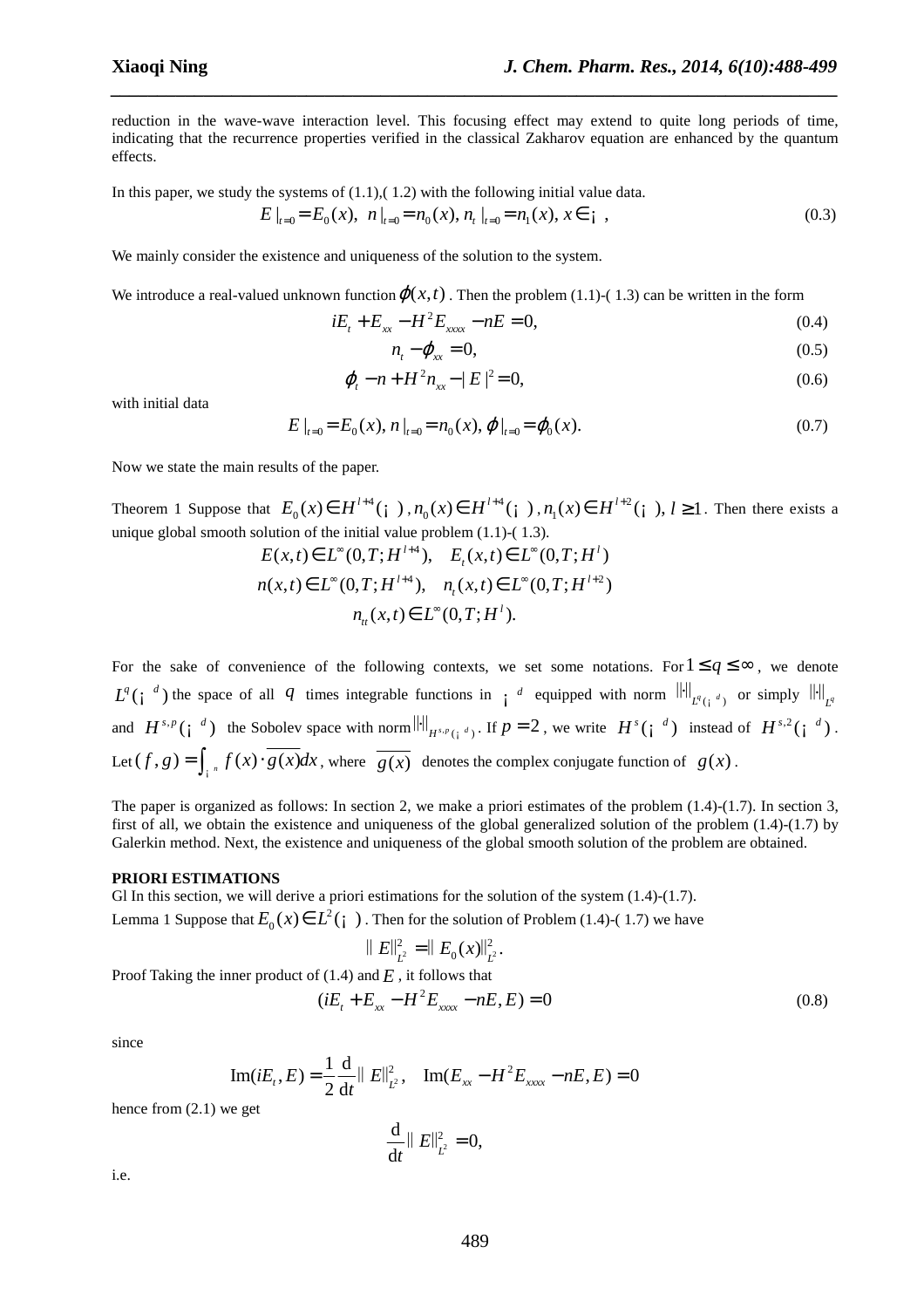$$
\|E\|_{L^2}^2 = \|E_0(x)\|_{L^2}^2.
$$

Remark Throughout Section 2 the inner products are taken here formally, since we have not yet established existence in the proper spaces.

*\_\_\_\_\_\_\_\_\_\_\_\_\_\_\_\_\_\_\_\_\_\_\_\_\_\_\_\_\_\_\_\_\_\_\_\_\_\_\_\_\_\_\_\_\_\_\_\_\_\_\_\_\_\_\_\_\_\_\_\_\_\_\_\_\_\_\_\_\_\_\_\_\_\_\_\_\_\_*

Lemma 2 (Gagliardo-Nirenberg inequlity <sup>8</sup>) Assume that  $u \in L^q(\gamma^n)$ ,  $D^m u \in L^r(\gamma^n)$ ,  $1 \le q, r \le \infty$ ,  $0 \le j \le m$ , we have the estimations

$$
||D^{j}u||_{L^{p}(\mathbf{i}^{n})}\leq C||D^{m}u||_{L^{r}(\mathbf{i}^{n})}^{\alpha}||u||_{L^{q}(\mathbf{i}^{n})}^{1-\alpha},
$$

where *C* is a positive constant,  $0 \le \frac{j}{\epsilon} \le \alpha \le 1$ *m*  $\leq$   $\leq$   $\leq$   $\leq$   $\leq$   $\leq$   $\leq$   $\leq$   $\leq$   $\leq$   $\leq$   $\leq$   $\leq$   $\leq$   $\leq$   $\leq$   $\leq$   $\leq$   $\leq$   $\leq$   $\leq$   $\leq$   $\leq$   $\leq$   $\leq$   $\leq$   $\leq$   $\leq$   $\leq$   $\leq$   $\leq$   $\leq$   $\leq$   $\leq$   $\leq$   $\leq$   $\leq$  $\frac{1}{-} = \frac{j}{+} \alpha \left( \frac{1}{-} - \frac{m}{-} \right) + (1 - \alpha) \frac{1}{-}$ .  $p \quad n \quad (r \quad n) \quad q$  $\alpha\left(\frac{1-m}{2}\right) + (1-\alpha)$  $=\frac{J}{n} + \alpha \left( \frac{1}{r} - \frac{m}{n} \right) + (1 -$ 

Lemma 3 (Gronwall's inequality) Let  $\eta(\cdot)$  be a nonnegative, absolutely continuous function on [0, *T*], which satisfies for a.e. *t* the differential inequality

$$
\eta'(t) \le \phi(t)\eta(t) + \psi(t),
$$

where  $\phi(t)$  and  $\psi(t)$  are nonnegative, summable functions on [0, *T*]. Then

$$
\eta(t) \leq e^{\int_0^t \psi(st)dt} \left[ \eta(0) + \int_0^t \psi(\tau) d\tau \right]
$$

for all  $0 \le t \le T$ .

Lemma 4 Suppose that  $E_0(x) \in H^4(\gamma)$ ,  $n_0(x) \in H^2$  $n_0(x) \in H^2(\gamma)$ ,  $\varphi_0(x) \in H^2(\gamma)$ . Then we have  $\frac{2}{n^2}$ +||  $n_{xx}$ || $\frac{2}{n^2}$ +||  $\varphi_{xx}$ || $\frac{2}{n^2}$ +||  $E_t$ || $\frac{2}{n^2}$ +||  $n_t$ || $\frac{2}{n^2}$ +||  $\varphi_t$ || $\frac{2}{n^2}$  $\sup_{0 \le t \le T} \left[ \left\| E_{xxx} \right\|_{L^2}^2 + \left\| n_{xx} \right\|_{L^2}^2 + \left\| \varphi_{xx} \right\|_{L^2}^2 + \left\| E_t \right\|_{L^2}^2 + \left\| n_t \right\|_{L^2}^2 + \left\| \varphi_t \right\|_{L^2}^2 \right] \le C_1$  $E_{xxxx}||_{r^2}^2 + || n_{xx}||_{r^2}^2 + || \varphi_{xx}||_{r^2}^2 + || E_t||_{r^2}^2 + || n_t||_{r^2}^2 + || \varphi_t||_{r^2}^2 \leq C$  $\leq t \leq$  $\left[ \parallel E_{\text{xxx}} \parallel_{L^2}^2 + \parallel n_{xx} \parallel_{L^2}^2 + \parallel \varphi_{xx} \parallel_{L^2}^2 + \parallel E_t \parallel_{L^2}^2 + \parallel n_t \parallel_{L^2}^2 + \parallel \varphi_t \parallel_{L^2}^2 \right] \leq$ 

Proof Taking the inner products of (1.4) and −*E<sup>t</sup>* , it follows that

$$
(iE_t + E_{xx} - H^2 E_{xxx} - nE, -E_t) = 0.
$$
\n(0.9)

Since

$$
\operatorname{Re}(iE_t, -E_t) = 0, \quad \operatorname{Re}(E_{xx}, -E_t) = \frac{1}{2} \frac{d}{dt} ||E_x||_{L^2}^2,
$$
\n
$$
\operatorname{Re}(-H^2 E_{xxx}, -E_t) = \frac{H^2}{2} \frac{d}{dt} ||E_{xx}||_{L^2}^2,
$$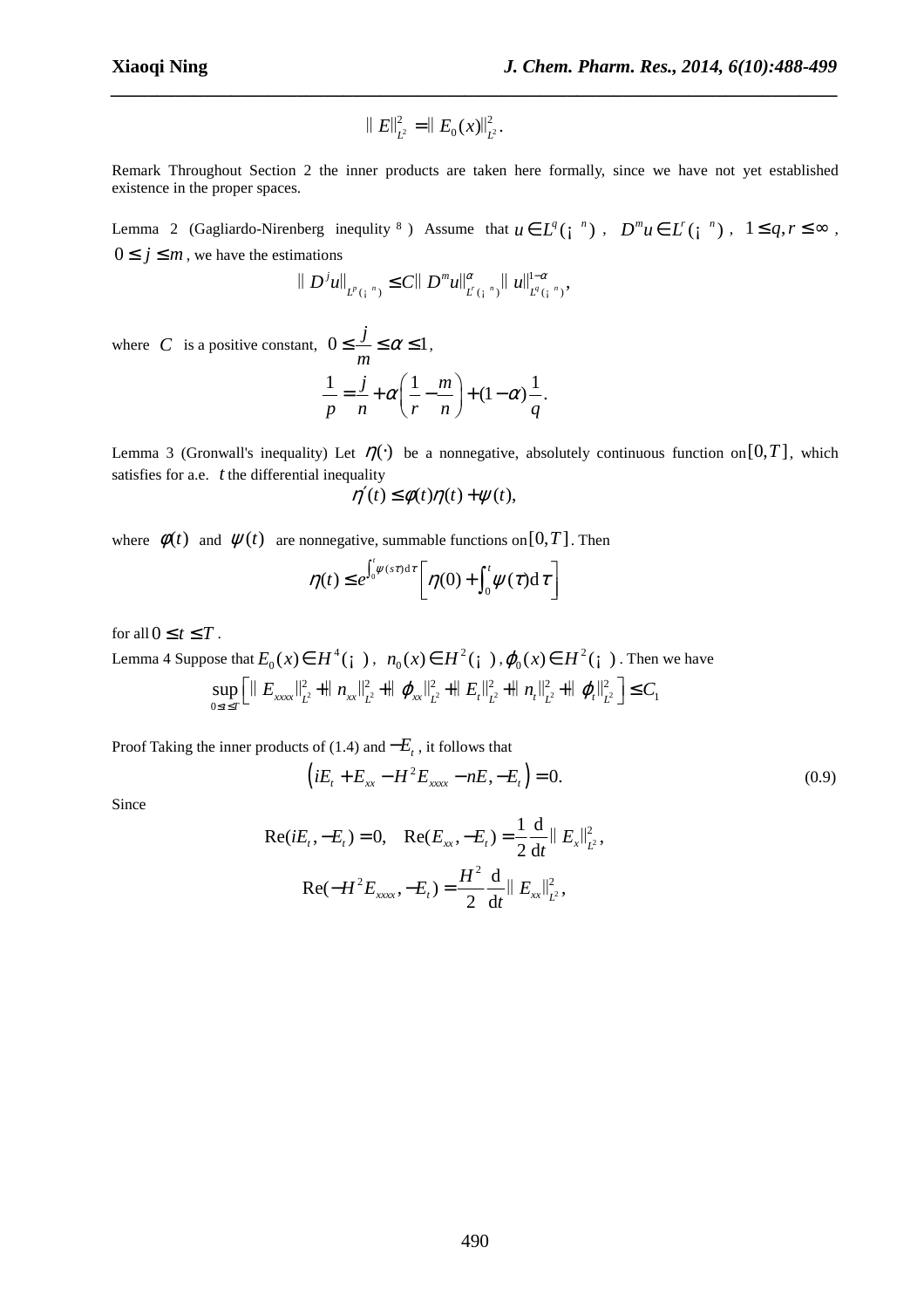$$
Re(-nE, -E_t) = \frac{1}{2} \int_{A}^{t} n |E|_{t}^{2} dx
$$
  
\n
$$
= \frac{1}{2} \frac{d}{dt} \int_{A}^{t} n |E|^{2} dx - \frac{1}{2} \int_{A}^{t} n |E|^{2} dx
$$
  
\n
$$
= \frac{1}{2} \frac{d}{dt} \int_{A}^{t} n |E|^{2} dx - \frac{1}{2} \int_{A}^{t} n (\varphi_{t} - n + H^{2} n_{xx}) dx
$$
  
\n
$$
= \frac{1}{2} \frac{d}{dt} \int_{A}^{t} n |E|^{2} dx - \frac{1}{2} \int_{A}^{t} n \varphi_{t} dx + \frac{1}{4} \frac{d}{dt} ||n||_{L^{2}}^{2} + \frac{H^{2}}{4} \frac{d}{dt} ||n_{x}||_{L^{2}}^{2}
$$
  
\n
$$
= \frac{1}{2} \frac{d}{dt} \int_{A}^{t} n |E|^{2} dx - \frac{1}{2} \int_{A}^{t} \varphi_{xx} \varphi_{t} dx + \frac{1}{4} \frac{d}{dt} ||n||_{L^{2}}^{2} + \frac{H^{2}}{4} \frac{d}{dt} ||n_{x}||_{L^{2}}^{2}
$$
  
\n
$$
= \frac{1}{2} \frac{d}{dt} \int_{A}^{t} n |E|^{2} dx + \frac{1}{4} \frac{d}{dt} ||\varphi_{x}||_{L^{2}}^{2} + \frac{1}{4} \frac{d}{dt} ||n||_{L^{2}}^{2} + \frac{H^{2}}{4} \frac{d}{dt} ||n_{x}||_{L^{2}}^{2},
$$

thus from (2.2) it follows that

$$
\frac{\mathrm{d}}{\mathrm{d}t} \left[ \|\ E_x \|^2_{L^2} + H^2 \|\ E_{xx} \|^2_{L^2} + \int_{\mathbf{i}} n \|E\|^2 \ \mathrm{d}x + \frac{1}{2} \|\ \varphi_x \|^2_{L^2} + \frac{1}{2} \|\ n\|^2_{L^2} + \frac{H^2}{2} \|\ n_x \|^2_{L^2} \right] = 0. \tag{0.10}
$$

*\_\_\_\_\_\_\_\_\_\_\_\_\_\_\_\_\_\_\_\_\_\_\_\_\_\_\_\_\_\_\_\_\_\_\_\_\_\_\_\_\_\_\_\_\_\_\_\_\_\_\_\_\_\_\_\_\_\_\_\_\_\_\_\_\_\_\_\_\_\_\_\_\_\_\_\_\_\_*

Letting

$$
w(t) = || E_x ||_{L^2}^2 + H^2 || E_{xx} ||_{L^2}^2 + \int_{A}^2 n || E ||^2 dx + \frac{1}{2} || \varphi_x ||_{L^2}^2 + \frac{1}{2} || n ||_{L^2}^2 + \frac{H^2}{2} || n_x ||_{L^2}^2,
$$
  
iticing (2.3) it follows that

and noticing (2.3) it follows that

$$
w(t) = w(0). \tag{0.11}
$$

By using Hölder and Sobolev inequality, it follows that

$$
\int_{A} n |E|^2 dx \leq \frac{1}{4} ||n||_{L^2}^2 + ||E||_{L^4}^4
$$
  
\n
$$
\leq \frac{1}{4} ||n||_{L^2}^2 + C ||E_x||_{L^2} ||E||_{L^2}^3
$$
  
\n
$$
\leq \frac{1}{4} ||n||_{L^2}^2 + \frac{1}{2} ||E_x||_{L^2}^2 + C.
$$

Hence from (2.4) we get

$$
\|E_x\|_{L^2}^2 + \|E_{xx}\|_{L^2}^2 + \|\varphi_x\|_{L^2}^2 + \|n\|_{L^2}^2 + \|n_x\|_{L^2}^2 \leq C.
$$

Taking the inner products of (1.6) and  $\varphi_{xxx}$ , it follows that

$$
(\varphi_t - n + H^2 n_{xx} - |E|^2, \varphi_{xxxx}) = 0.
$$
 (0.12)

Since

$$
(\varphi_t, \varphi_{xxx}) = \frac{1}{2} \frac{d}{dt} || \varphi_{xx} ||_{L^2}^2,
$$
  

$$
(-n, \varphi_{xxx}) = (-n, n_{xx}) = \frac{1}{2} \frac{d}{dt} || n_x ||_{L^2}^2,
$$
  

$$
(H^2 n_{xx}, \varphi_{xxx}) = (H^2 n_{xx}, n_{xx}) = \frac{H^2}{2} \frac{d}{dt} || n_{xx} ||_{L^2}^2,
$$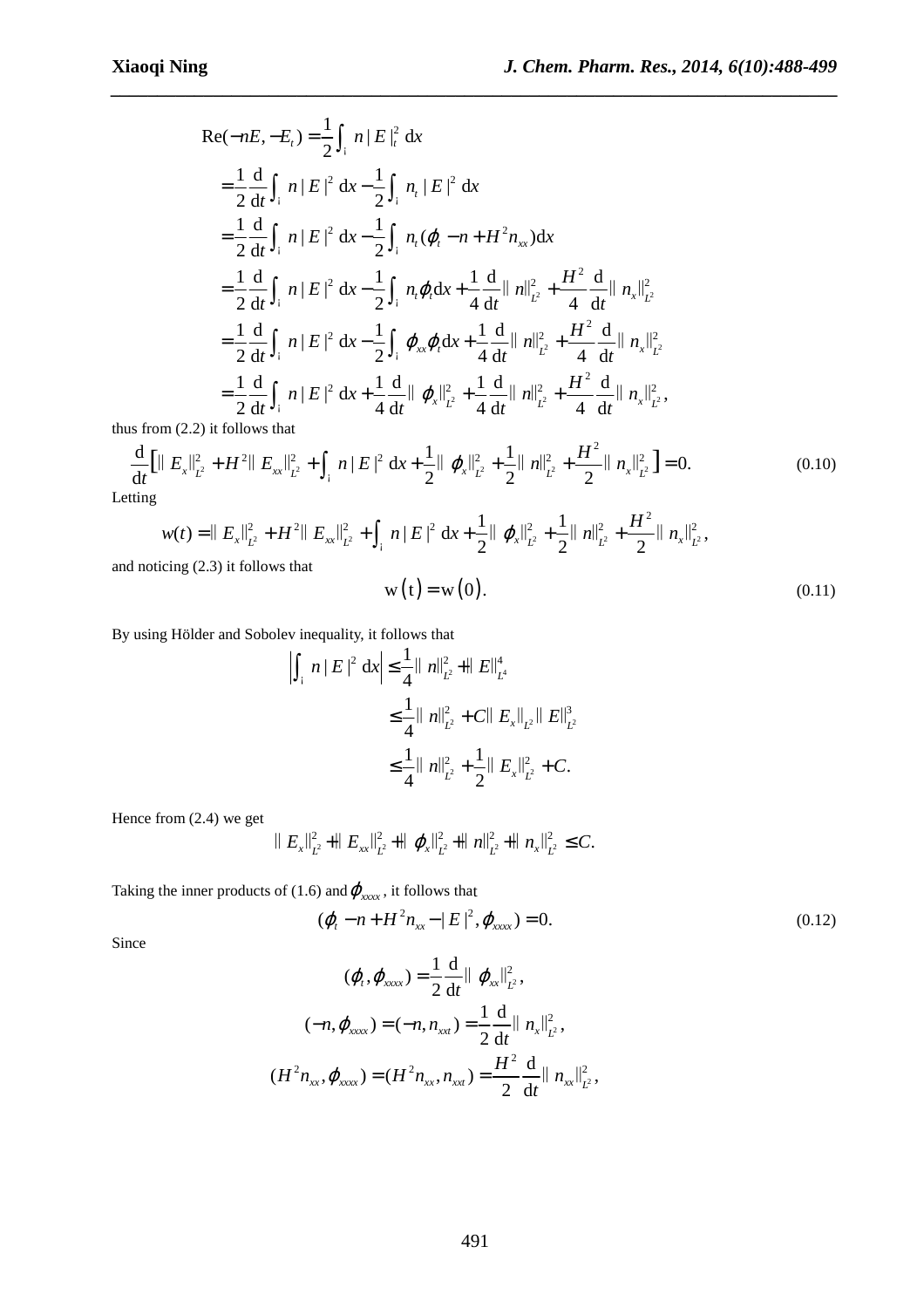$$
\begin{aligned} \left| (-|E|^2, \varphi_{xxxx}) \right| &= \left| (|E|_{xx}^2, \varphi_{xx}) \right| \\ &\leq C (\|E\|_{L^{\infty}} \|E_{xx}\|_{L^2} + \|E_x\|_{L^{\infty}} \|E_x\|_{L^2}) \| \varphi_{xx}\|_{L^2} \\ &\leq C (\| \varphi_{xx}\|_{L^2}^2 + 1), \end{aligned}
$$

*\_\_\_\_\_\_\_\_\_\_\_\_\_\_\_\_\_\_\_\_\_\_\_\_\_\_\_\_\_\_\_\_\_\_\_\_\_\_\_\_\_\_\_\_\_\_\_\_\_\_\_\_\_\_\_\_\_\_\_\_\_\_\_\_\_\_\_\_\_\_\_\_\_\_\_\_\_\_*

thus from (2.5) it follows that

$$
\frac{1}{2}\frac{\mathrm{d}}{\mathrm{d}t}\Big[\|\varphi_{xx}\|_{L^2}^2 + \|n_x\|_{L^2}^2 + H^2\|n_{xx}\|_{L^2}^2\Big] \leq C(\|\varphi_{xx}\|_{L^2}^2 + 1).
$$

(0.13)

By using Gronwall's inequality, it follows that

$$
\| \varphi_{xx} \|_{L^2}^2 + \| n_x \|_{L^2}^2 + \| n_{xx} \|_{L^2}^2 \leq C.
$$

From  $(1.5)$  and  $(1.6)$  we get

$$
\begin{aligned}\n\| n_t \|_{L^2} &\leq C \|\varphi_{xx}\|_{L^2} \leq C, \\
\| \varphi_t \|_{L^2} &\leq C (\| n \|_{L^2} + \| n_{xx}\|_{L^2} + \| E \|_{L^{\infty}} \| E \|_{L^2}) \leq C.\n\end{aligned}
$$

Differentiating (1.4) with respect to  $t$ , then taking the inner products of the resulting equation and  $E_t$ , it follows that

$$
(iE_{tt} + E_{xx} - H^2 E_{xxxx} - n_t E - nE_t, E_t) = 0.
$$
\n(0.14)

Since

$$
\text{Im}(iE_{tt}, E_t) = \frac{1}{2} \frac{\mathrm{d}}{\mathrm{d}t} || E_t ||_{L^2}^2, \quad \text{Im}(E_{\text{ext}} - H^2 E_{\text{ext}} - nE_t, E_t) = 0,
$$
\n
$$
\left| \text{Im}(-n_t E, E_t) \right| \le C || E ||_{L^{\infty}} || n_t ||_{L^2} || E_t ||_{L^2} \le C (|| E_t ||_{L^2}^2 + 1),
$$

thus from (2.7) we get

$$
\frac{\mathrm{d}}{\mathrm{d}t} \parallel E_t \parallel_{L^2}^2 \le C (\parallel E_t \parallel_{L^2}^2 + 1). \tag{0.15}
$$

By using Gronwall's inequality, we get

$$
||E_t||_{L^2}^2 \leq C.
$$

From (1.4) we obtain

$$
\|E_{xxx}\|_{L^2} \leq C(\|E_t\|_{L^2} + \|E_{xx}\|_{L^2} + \|h\|_{L^\infty} \|E\|_{L^2}) \leq C.
$$

Lemma 5 Suppose that  $E_0(x) \in H^4(\gamma)$ ,  $n_0(x) \in H^4$  $n_0(x) \in H^4(\mathfrak{g} \cdot), \varphi_0(x) \in H^4(\mathfrak{g} \cdot)$ . Then we have  $\frac{2}{r^2}$  +  $|| n_{\text{r}rr} ||_{r^2}^2$  +  $|| \varphi_{rr} ||_{r^2}^2$  +  $|| n_{rr} ||_{r^2}^2$  +  $|| n_{tt} ||_{r^2}^2$  $\boldsymbol{0}$  $\sup_{0 \le t \le T} \left[ \left\| \left( \left\| \varphi_{\text{xxx}} \right\|_{L^2}^2 + \left\| \left\| n_{\text{xxx}} \right\|_{L^2}^2 + \left\| \left\| \varphi_{\text{xxt}} \right\|_{L^2}^2 + \left\| \left\| n_{\text{xxt}} \right\|_{L^2}^2 \right\| \right) \right] \right] \le C.$  $\|\varphi_{xxx}\|_{L^2}^2 + \|n_{xxx}\|_{L^2}^2 + \|\varphi_{xx}\|_{L^2}^2 + \|n_{xx}\|_{L^2}^2 + \|n_{tt}\|_{L^2}^2 \leq C$  $\leq t \leq$  $\left[\|\varphi_{xxx}\|_{L^2}^2+\|n_{xxx}\|_{L^2}^2+\|\varphi_{x}^{\quad}\|_{L^2}^2+\|n_{xx}\|_{L^2}^2+\|n_{tt}\|_{L^2}^2\right]\leq$ 

Proof taking the inner product of (1.6) and  $\partial_x^8 \varphi$ , it follows that

$$
(\varphi_t - n + H^2 n_{xx} - |E|^2, \partial_x^8 \varphi) = 0.
$$
 (0.16)

Since

$$
(\boldsymbol{\varphi}_t,\partial_x^8\boldsymbol{\varphi})=\frac{1}{2}\frac{\mathrm{d}}{\mathrm{d}t}\|\boldsymbol{\varphi}_{xxxx}\|_{L^2}^2,
$$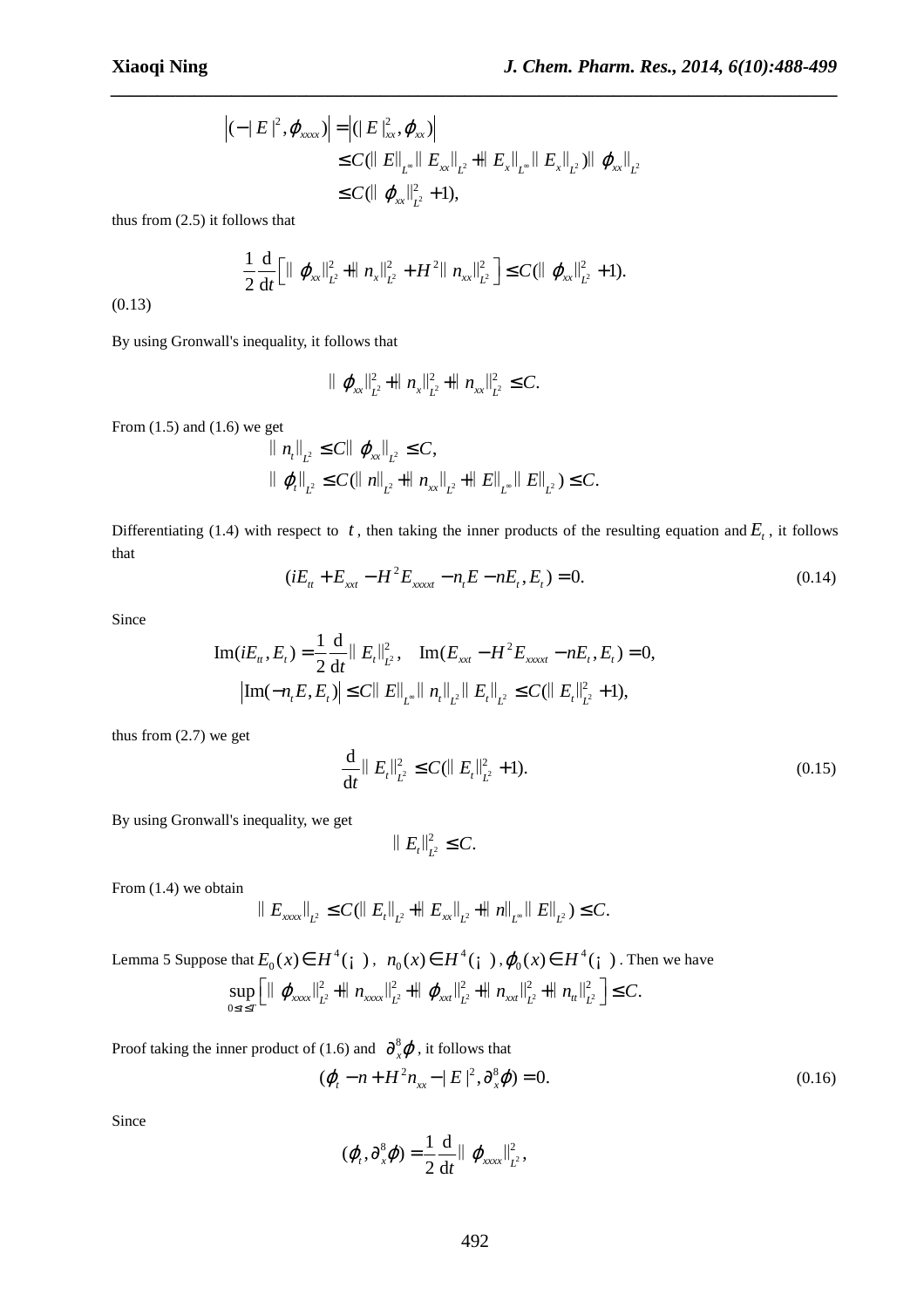2

*t*

ϕ

$$
(-n, \partial_x^8 \varphi) = (-n, \partial_x^6 n_t) = \frac{1}{2} \frac{d}{dt} || n_{xxx} ||_{L^2}^2,
$$
  

$$
(H^2 n_{xx}, \partial_x^8 \varphi) = (H^2 n_{xx}, \partial_x^6 n_t) = \frac{H^2}{2} \frac{d}{dt} || n_{xxx} ||_{L^2}^2,
$$
  

$$
|(-|E|^2, \partial_x^8 \varphi)| = |(\partial_x^4 | E|^2, \varphi_{xxxx})| \le C || E||_{L^2} || E_{xxxx} ||_{L^2} || \varphi_{xxxx} ||_{L^2}
$$
  

$$
\le C (|| \varphi_{xxxx} ||_{L^2}^2 + 1),
$$

*\_\_\_\_\_\_\_\_\_\_\_\_\_\_\_\_\_\_\_\_\_\_\_\_\_\_\_\_\_\_\_\_\_\_\_\_\_\_\_\_\_\_\_\_\_\_\_\_\_\_\_\_\_\_\_\_\_\_\_\_\_\_\_\_\_\_\_\_\_\_\_\_\_\_\_\_\_\_*

thus from (2.9) we get

$$
\frac{d}{dt} \Big[ || \varphi_{xxx} ||_{L^2}^2 + || n_{xx} ||_{L^2}^2 + || n_{xxx} ||_{L^2}^2 \Big] \leq C ( || \varphi_{xxx} ||_{L^2}^2 + 1). \tag{0.17}
$$

By using Gronwall's inequality, it follows that

$$
\|\varphi_{xxx}\|_{L^2}^2 + \|n_{xxx}\|_{L^2}^2 + \|n_{xxx}\|_{L^2}^2 \leq C.
$$

From  $(1.5)$  and  $(1.6)$  we obtain

$$
\| \varphi_{xx} \|_{L^2} \leq C (\| n_{xx} \|_{L^2} + \| n_{xxxx} \|_{L^2} + \| E \|_{L^2} \| E_{xx} \|_{L^2}) \leq C,
$$
  

$$
\| n_{xx} \|_{L^2} \leq C \| \varphi_{xxxx} \|_{L^2} \leq C,
$$
  

$$
\| n_{tt} \|_{L^2} \leq C \| \varphi_{xx} \|_{L^2} \leq C.
$$

Lemma 6 Suppose that  $E_0(x) \in H^{m+4}(\dagger)$ ,  $n_0(x) \in H^{m+2}$  $n_0(x) \in H^{m+2}(\dagger), \ \varphi_0(x) \in H^{m+2}$  $\varphi_0(x) \in H^{m+2}(\mathfrak{i} \cdot), m \ge 0$ . Then we have  $\sup_{0 \le t \le T} \left[ \left\| E(x,t) \right\|_{H^{m+4}} + \left\| n(x,t) \right\|_{H^{m+2}} + \left\| \left. \varphi(x,t) \right\|_{H^{m+2}} + \left\| E_t(x,t) \right\|_{H^m} + \left\| n_t(x,t) \right\|_{H^m} + \left\| \left. \varphi_t \right\|_{H^m} \right] \le C.$  $\|E(x,t)\|_{L^{m+4}} + \|n(x,t)\|_{L^{m+2}} + \|\varphi(x,t)\|_{L^{m+2}} + \|E_t(x,t)\|_{L^m} + \|n(x,t)\|_{L^m} + \|\varphi_t\|_{L^m} \leq C$  $\leq t \leq$  $\|E(x,t)\|_{L^{m+4}} + \|n(x,t)\|_{L^{m+2}} + \| \varphi(x,t)\|_{L^{m+2}} + \|E_{t}(x,t)\|_{L^{m}} + \|n_{t}(x,t)\|_{L^{m}} + \| \varphi_{t}\|_{L^{m}} \leq$ 

where the constant *C* only depends on  $\|E_0(x)\|_{H^{m+4}}$ ,  $\|n_0(x)\|_{H^{m+2}}$ ,  $\|\varphi_0(x)\|_{H^{m+2}}$ .

Proof The lemma 6 is true when  $m = 0$  (lemma 4). Suppose the lemma 6 is true when  $m = k$ ,  $(k \ge 0)$ , i.e.  $\sup_{0 \le t \le T} \left[ \left\| E(x,t) \right\|_{H^{k+4}} + \left\| n(x,t) \right\|_{H^{k+2}} + \left\| \varphi(x,t) \right\|_{H^{k+2}} + \left\| E_t(x,t) \right\|_{H^k} + \left\| n_t(x,t) \right\|_{H^k} + \left\| \varphi_t \right\|_{H^k} \right] \le C.$  $E(x,t)\Vert_{L^{k+4}} + \Vert n(x,t)\Vert_{L^{k+2}} + \Vert \varphi(x,t)\Vert_{L^{k+2}} + \Vert E_t(x,t)\Vert_{L^{k}} + \Vert n_t(x,t)\Vert_{L^{k}} + \Vert \varphi_t \Vert_{L^{k}} \leq C$  $\leq t \leq$  $\|E(x,t)\|_{u^{k+4}} + \|n(x,t)\|_{u^{k+2}} + \|\varphi(x,t)\|_{u^{k+2}} + \|E_t(x,t)\|_{u^k} + \|n_t(x,t)\|_{u^k} + \|\varphi_t\|_{u^k} \leq$ 

Taking the inner products of (1.6) and  $(-1)^{k+1} \partial_x^{2(k+3)} \varphi$ , it follows that

$$
(\varphi_t - n + H^2 n_{xx} - |E|^2, (-1)^{k+1} \partial_x^{2(k+3)} \varphi) = 0.
$$
\n(0.18)

$$
(\varphi_{t}, (-1)^{k+1} \partial_{x}^{2(k+3)} \varphi) = \frac{1}{2} \frac{d}{dt} || \partial_{x}^{k+3} \varphi ||_{L^{2}}^{2},
$$
  

$$
(-n, (-1)^{k+1} \partial_{x}^{2(k+3)} \varphi) = (-n, (-1)^{k+1} \partial_{x}^{2(k+2)} n_{t}) = \frac{1}{2} \frac{d}{dt} || \partial_{x}^{k+2} n ||_{L^{2}}^{2},
$$

$$
(H^{2} n_{xx}, (-1)^{k+1} \partial_{x}^{2(k+3)} \varphi) = (H^{2} n_{xx}, (-1)^{k+1} \partial_{x}^{2(k+2)} n_{t}) = \frac{H^{2}}{2} \frac{d}{dt} || \partial_{x}^{k+3} n ||_{L^{2}}^{2},
$$

$$
|(-|E|^{2}, (-1)^{k+1} \partial_{x}^{2(k+3)} \varphi)| = |(\partial_{x}^{k+3} | E|^{2}, \partial_{x}^{k+3} \varphi)|
$$

$$
\leq C \| E \|_{L^2} \| \partial_x^{k+3} E \|_{L^2} \| \partial_x^{k+3} \varphi \|_{L^2}
$$
  

$$
\leq C ( \| \partial_x^{k+3} \varphi \|_{L^2}^2 + 1 ),
$$

thus from (2.11) it follows that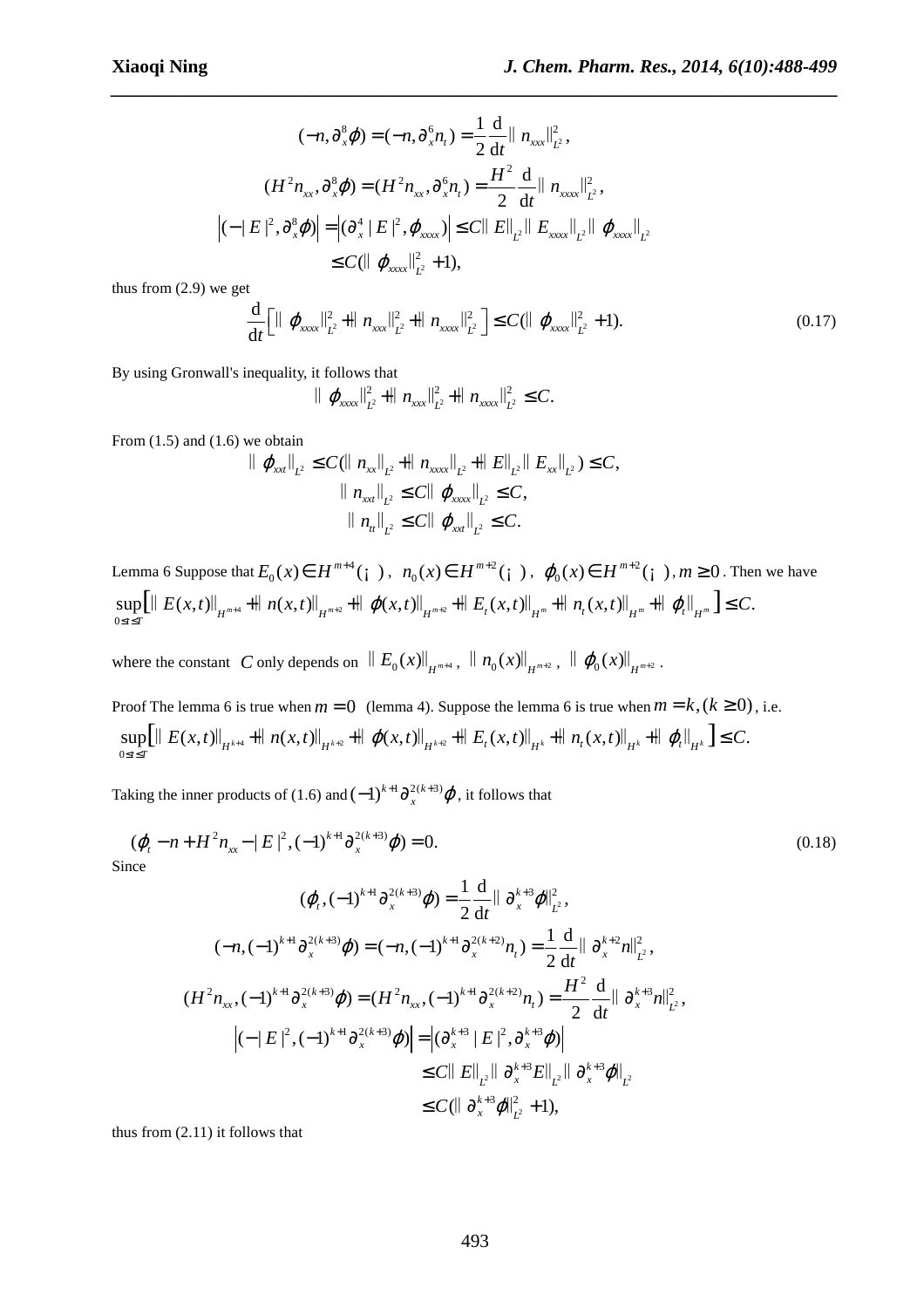$$
\frac{1}{2}\frac{\mathrm{d}}{\mathrm{d}t}\Big[\|\partial_x^{k+3}\varphi\|_{L^2}^2 + \|\partial_x^{k+2}n\|_{L^2}^2 + H^2\|\partial_x^{k+3}n\|_{L^2}^2\Big] \leq C(\|\partial_x^{k+3}\varphi\|_{L^2}^2 + 1). \tag{0.19}
$$

*\_\_\_\_\_\_\_\_\_\_\_\_\_\_\_\_\_\_\_\_\_\_\_\_\_\_\_\_\_\_\_\_\_\_\_\_\_\_\_\_\_\_\_\_\_\_\_\_\_\_\_\_\_\_\_\_\_\_\_\_\_\_\_\_\_\_\_\_\_\_\_\_\_\_\_\_\_\_*

By using Gronwall's inequality, it follows that

$$
\|\partial_x^{k+3}\varphi\|_{L^2}^2 + \|\partial_x^{k+2}n\|_{L^2}^2 + \|\partial_x^{k+3}n\|_{L^2}^2 \leq C.
$$

From  $(1.5)$  and  $(1.6)$  we get

$$
\|\partial_x^{k+1} n_t\|_{L^2} \leq C \|\partial_x^{k+3} \varphi\|_{L^2} \leq C,
$$
  

$$
\|\partial_x^{k+1} \varphi_t\|_{L^2} \leq C (\|\partial_x^{k+1} n\|_{L^2} + \|\partial_x^{k+3} n\|_{L^2} + \|E\|_{L^\infty} \|\partial_x^{k+1} E\|_{L^2}) \leq C.
$$

Differentiating (1.4) with respect to *t* , then taking the inner products of the resulting equation and  $(-1)^{k+1} \partial_x^{2(k+1)} E_t$ , it follows that

$$
(iE_{tt} + E_{xxt} - H^2 E_{xxxxt} - n_t E - nE_t, (-1)^{k+1} \partial_x^{2(k+1)} E_t) = 0.
$$
\n(0.20)

Since

$$
\text{Im}(iE_{tt}, (-1)^{k+1} \partial_x^{2(k+1)} E_t) = \frac{1}{2} \frac{d}{dt} || \partial_x^{k+1} E_t ||_{L^2}^2,
$$
\n
$$
\text{Im}(E_{xxt} - H^2 E_{xxxxt}, (-1)^{k+1} \partial_x^{2(k+1)} E_t) = 0,
$$
\n
$$
|\text{Im}(-n_t E, (-1)^{k+1} \partial_x^{2(k+1)} E_t) | \le |(\partial_x^{k+1} (n_t E), \partial_x^{k+1} E_t) |
$$
\n
$$
\le C (|| \partial_x^{k+1} n_t ||_{L^2} || E||_{L^2} + || \partial_x^{k+1} E||_{L^2} || n_t ||_{L^2}) || \partial_x^{k+1} E_t ||_{L^2}
$$
\n
$$
\le C (|| \partial_x^{k+1} E_t ||_{L^2}^2 + 1),
$$
\n
$$
|\text{Im}(-nE_t, (-1)^{k+1} \partial_x^{2(k+1)} E_t) | \le |(\partial_x^{k+1} (nE_t), \partial_x^{k+1} E_t) |
$$
\n
$$
\le C (|| \partial_x^{k+1} n||_{L^2} || E_t ||_{L^2} + || \partial_x^{k+1} E_t ||_{L^2} || n||_{L^2}) || \partial_x^{k+1} E_t ||_{L^2}
$$
\n
$$
\le C (|| \partial_x^{k+1} E_t ||_{L^2}^2 + 1),
$$

thus from (2.13) we get

$$
\frac{\mathrm{d}}{\mathrm{d}t} \|\partial_x^{k+1} E_t\|_{L^2}^2 \le C (\|\partial_x^{k+1} E_t\|_{L^2}^2 + 1). \tag{0.21}
$$

By using Gronwall's inequality, we get

$$
\|\partial_x^{k+1}E_t\|_{L^2}^2 \leq C.
$$

From (1.4) we obtain

$$
\|\partial_x^{k+5}E\|_{L^2} \le C(\|\partial_x^{k+1}E_t\|_{L^2} + \|\partial_x^{k+3}E\|_{L^2} + \|\partial_x^{k+1}n\|_{L^2}\|E\|_{L^2} + \|\eta\|_{L^2}\|\partial_x^{k+1}E\|_{L^2}) \le C.
$$
  
Hence

$$
\sup_{0 \leq t \leq T} \left\| E(x,t) \right\|_{H^{k+5}} + \left\| n(x,t) \right\|_{H^{k+3}} + \left\| \varphi(x,t) \right\|_{H^{k+3}} + \left\| E_t(x,t) \right\|_{H^{k+1}} + \left\| n_t(x,t) \right\|_{H^{k+1}} + \left\| \varphi_t \right\|_{H^{k+1}} \leq C.
$$

The lemma 6 is proved completely.

Lemma 7 Suppose that  $E_0(x) \in H^{l+4}(i)$ ,  $n_0(x) \in H^{l+4}$  $n_0(x) \in H^{l+4}(\mathfrak{c})$ ,  $\varphi_0(x) \in H^{l+4}$  $\varphi_0(x) \in H^{l+4}(\mathfrak{c} \mathfrak{c})$ ,  $l \ge 0$ . Then we have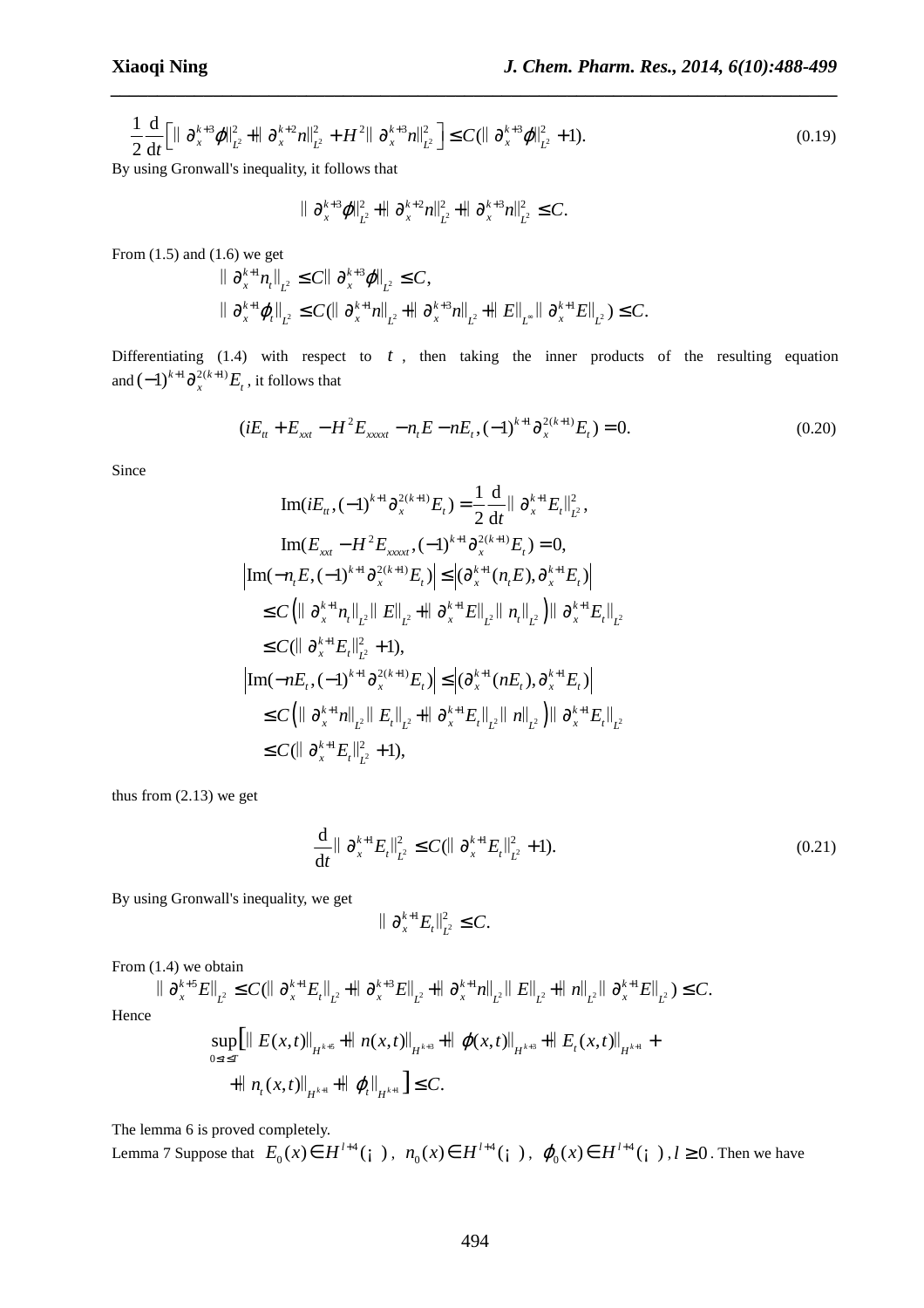$$
\sup_{0\leq t\leq T} \left[ \left\| E(x,t) \right\|_{H^{l+4}} + \left\| n(x,t) \right\|_{H^{l+4}} + \left\| \varphi(x,t) \right\|_{H^{l+4}} + \left\| E_t(x,t) \right\|_{H^l} + \right.
$$
  
+ 
$$
\left\| n_t(x,t) \right\|_{H^{l+2}} + \left\| \varphi_t \right\|_{H^{l+2}} + \left\| n_t(x,t) \right\|_{H^l} \leq C.
$$

*\_\_\_\_\_\_\_\_\_\_\_\_\_\_\_\_\_\_\_\_\_\_\_\_\_\_\_\_\_\_\_\_\_\_\_\_\_\_\_\_\_\_\_\_\_\_\_\_\_\_\_\_\_\_\_\_\_\_\_\_\_\_\_\_\_\_\_\_\_\_\_\_\_\_\_\_\_\_*

where the constant *C* only depends on  $\|E_0(x)\|_{H^{l+4}}$ ,  $\|n_0(x)\|_{H^{l+4}}$ ,  $\|\varphi_0(x)\|_{H^{l+4}}$ . Proof The lemma 7 is true when  $l = 0$  (lemma 4, 5). Suppose the lemma 7 is true when  $l = k$ ,  $(k \ge 0)$ , i.e.

$$
\sup_{0 \leq t \leq T} \left[ \left\| E(x,t) \right\|_{H^{k+4}} + \left\| n(x,t) \right\|_{H^{k+4}} + \left\| \left( \varphi(x,t) \right\|_{H^{k+4}} + \left\| E_t(x,t) \right\|_{H^k} + \right.
$$
  
+ 
$$
\left\| n_t(x,t) \right\|_{H^{k+2}} + \left\| \left( \varphi_t \right\|_{H^{k+2}} + \left\| n_t(x,t) \right\|_{H^k} \right] \leq C.
$$

Differentiating (1.4) with respect to *t* , then taking the inner product of the resulting equation and  $(-1)^{k+1} \partial_x^{2(k+1)} E_t$ , it follows that

$$
(iE_{tt} + E_{xxt} - H^2 E_{xxxt} - n_t E - nE_t, (-1)^{k+1} \partial_x^{2(k+1)} E_t) = 0.
$$
 (0.22)

Since

$$
\text{Im}(iE_{tt}, (-1)^{k+1} \partial_x^{2(k+1)} E_t) = \frac{1}{2} \frac{d}{dt} || \partial_x^{k+1} E_t ||_{L^2}^2,
$$
\n
$$
\text{Im}(E_{xxt} - H^2 E_{xxxxt}, (-1)^{k+1} \partial_x^{2(k+1)} E_t) = 0,
$$
\n
$$
\text{Im}(-n_t E, (-1)^{k+1} \partial_x^{2(k+1)} E_t) \leq |(\partial_x^{k+1} (n_t E), \partial_x^{k+1} E_t)|
$$
\n
$$
\leq C(||\partial_x^{k+1} n_t ||_{L^2} || E||_{L^2} + || n_t ||_{L^2} || \partial_x^{k+1} E||_{L^2}) || \partial_x^{k+1} E_t ||_{L^2}
$$
\n
$$
\leq C(||\partial_x^{k+1} E_t ||_{L^2}^2 + 1),
$$
\n
$$
\text{Im}(-nE_t, (-1)^{k+1} \partial_x^{2(k+1)} E_t) \leq |(\partial_x^{k+1} (nE_t), \partial_x^{k+1} E_t)|
$$
\n
$$
\leq C(||\partial_x^{k+1} n||_{L^2} || E_t ||_{L^2} + || n||_{L^2} || \partial_x^{k+1} E_t ||_{L^2}) || \partial_x^{k+1} E_t ||_{L^2}
$$
\n
$$
\leq C(||\partial_x^{k+1} E_t ||_{L^2}^2 + 1),
$$

thus from (2.15) we get

$$
\frac{1}{2}\frac{\mathrm{d}}{\mathrm{d}t} \|\partial_x^{k+1} E_t\|_{L^2}^2 \le C(\|\partial_x^{k+1} E_t\|_{L^2}^2 + 1). \tag{0.23}
$$

By using Gronwall's inequality, it follows that

$$
\|\partial_x^{k+1}E_t\|_{L^2}^2 \leq C.
$$

From  $(1.4)$  we obtain

$$
\|\partial_x^{k+5}E\|_{L^2} \leq C(\|\partial_x^{k+1}E_t\|_{L^2} + \|\partial_x^{k+3}E\|_{L^2} + \|\partial_x^{k+1}n\|_{L^2}\|E\|_{L^2} +
$$
  
\n
$$
+ \|\|n\|_{L^2}\|\partial_x^{k+1}E\|_{L^2}) \leq C.
$$
  
\n
$$
\|\partial_x^{k+5}E\|_{L^2} \leq C(\|\partial_x^{k+1}E_t\|_{L^2} + \|\partial_x^{k+3}E\|_{L^2} + \|\partial_x^{k+1}n\|_{L^2}\|E\|_{L^2} +
$$
  
\n
$$
+ \|\|n\|_{L^2}\|\partial_x^{k+1}E\|_{L^2}) \leq C.
$$

Taking the inner product of (1.6) and  $(-1)^{k+1} \partial_x^{2(k+5)} \varphi$ , it follows that

$$
(\varphi_t - n + H^2 n_{xx} + |E|^2, (-1)^{k+1} \partial_x^{2(k+5)} \varphi) = 0.
$$
\n(0.24)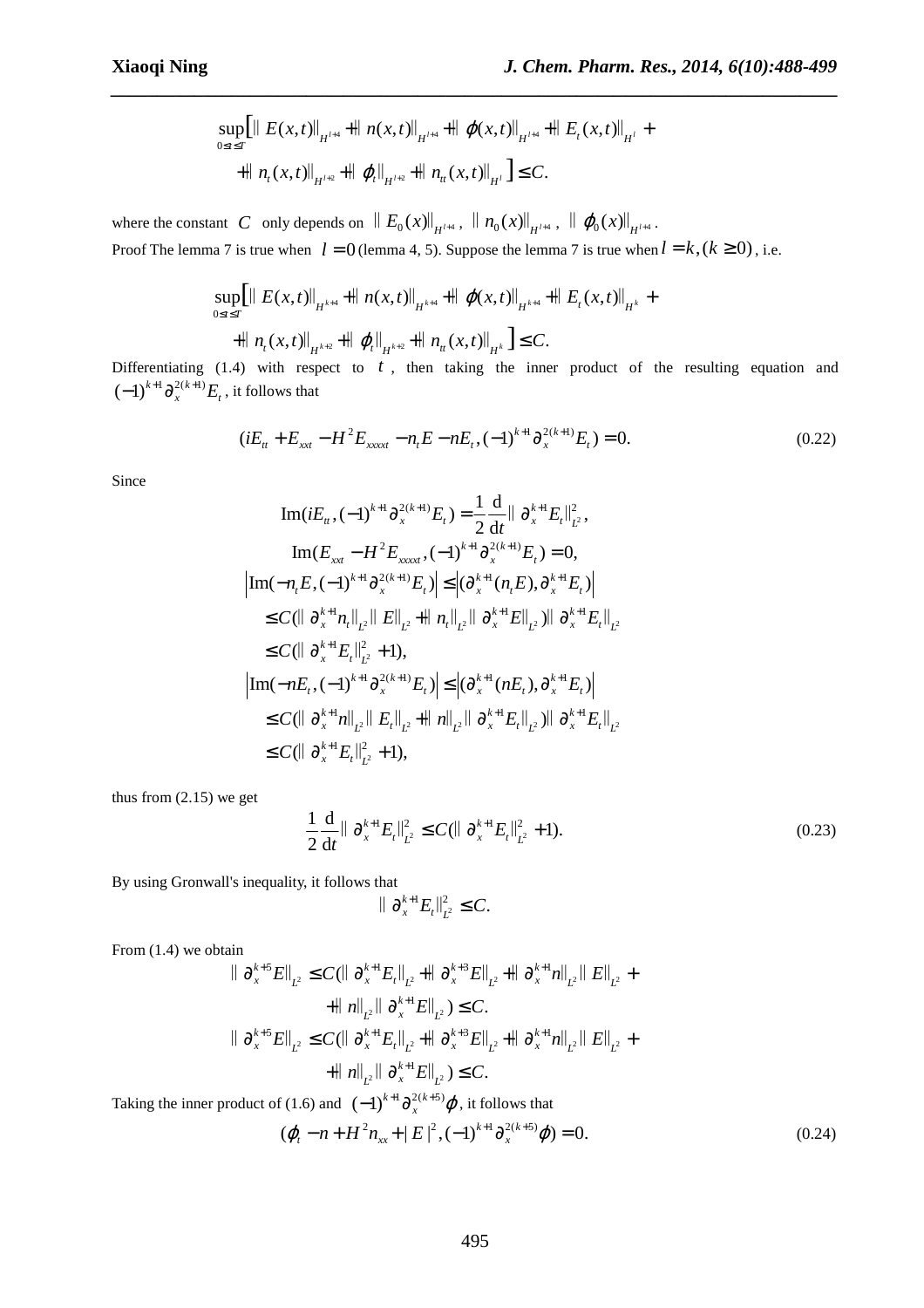Since

$$
(\varphi_{t}, (-1)^{k+1} \partial_{x}^{2(k+5)} \varphi) = \frac{1}{2} \frac{d}{dt} || \partial_{x}^{k+5} \varphi ||_{L^{2}}^{2},
$$
  
\n
$$
(-n, (-1)^{k+1} \partial_{x}^{2(k+5)} \varphi) = (-n, (-1)^{k+1} \partial_{x}^{2(k+4)} n_{t}) = \frac{1}{2} \frac{d}{dt} || \partial_{x}^{k+4} n ||_{L^{2}}^{2},
$$
  
\n
$$
(H^{2} n_{xx}, (-1)^{k+1} \partial_{x}^{2(k+5)} \varphi) = (H^{2} n_{xx}, (-1)^{k+1} \partial_{x}^{2(k+4)} n_{t}) = \frac{H^{2}}{2} \frac{d}{dt} || \partial_{x}^{k+5} n ||_{L^{2}}^{2},
$$
  
\n
$$
|(|E|^{2}, (-1)^{k+1} \partial_{x}^{2(k+5)} \varphi)| = |(\partial^{k+5} || E||^{2}, \partial_{x}^{k+5} \varphi)|
$$
  
\n
$$
\leq C || \partial_{x}^{k+5} E ||_{L^{2}} || E ||_{L^{2}} || \partial_{x}^{k+5} \varphi ||_{L^{2}}^{2}
$$
  
\n
$$
\leq C (|| \partial_{x}^{k+5} \varphi ||_{L^{2}}^{2} + 1),
$$

*\_\_\_\_\_\_\_\_\_\_\_\_\_\_\_\_\_\_\_\_\_\_\_\_\_\_\_\_\_\_\_\_\_\_\_\_\_\_\_\_\_\_\_\_\_\_\_\_\_\_\_\_\_\_\_\_\_\_\_\_\_\_\_\_\_\_\_\_\_\_\_\_\_\_\_\_\_\_*

thus from  $(2.17)$  we get

$$
\frac{\mathrm{d}}{\mathrm{d}t} \Big[ \|\partial_x^{k+5} \varphi\|_{L^2}^2 + \|\partial_x^{k+4} n\|_{L^2}^2 + H^2 \|\partial_x^{k+5} n\|_{L^2}^2 \Big] \leq C (\|\partial_x^{k+5} \varphi\|_{L^2}^2 + 1). \tag{0.25}
$$

By using Gronwall's inequality, it follows that

$$
\|\partial_x^{k+5}\varphi\|_{L^2}^2 + \|\partial_x^{k+4}n\|_{L^2}^2 + \|\partial_x^{k+5}n\|_{L^2}^2 \leq C.
$$

From  $(1.5)$  and  $(1.6)$  we get

$$
\|\partial_x^{k+3}\varphi_t\|_{L^2} \le C(\|\partial_x^{k+3} n\|_{L^2} + \|\partial_x^{k+5} n\|_{L^2} + \|\partial_x^{k+3} E\|_{L^2} \|E\|_{L^2}) \le C,
$$
  

$$
\|\partial_x^{k+3} n_t\|_{L^2} \le C\|\partial_x^{k+5}\varphi\|_{L^2} \le C,
$$
  

$$
\|\partial_x^{k+1} n_t\|_{L^2} \le C\|\partial_x^{k+3}\varphi_t\|_{L^2} \le C.
$$

Hence

$$
\sup_{0\leq t\leq T} \left[|| E(x,t)||_{H^{k+5}} + || n(x,t)||_{H^{k+5}} + || \varphi(x,t)||_{H^{k+5}} + || E_t(x,t)||_{H^{k+1}} + || n_t(x,t)||_{H^{k+3}} + || \varphi_n||_{H^{k+3}} + || n_t(x,t)||_{H^{k+1}} \right]
$$

The lemma 7 is proved completely.

#### **THE EXISTENCE AND UNIQUENESS OF SOLUTION**

In this section, we formulate the proof of theorem 1. First we give the definition of generalized solution for problem (1.4)-( 1.7).

Definition 1 The functions  $E(x,t) \in L^{\infty}(0,T; H^4(\frac{1}{2})) \cap W^{1,\infty}(0,T; L^2(\frac{1}{2}))$ ,  $n(x,t) \in L^{\infty}(0,T; H^2(\frac{1}{2}))$  $\bigcap W^{1,\infty}(0,T;L^2(\gamma))$ ,  $\varphi(x,t) \in L^{\infty}(0,T;H^2(\gamma)) \cap W^{1,\infty}(0,T;L^2(\gamma))$  are called generalized solution of problem (1.4)-(1.7), if they satisfy the following integral equality.

$$
(iE_t, v) + (\partial_x^2 E, v) - (H^2 \partial_x^4 E, v) - (nE, v) = 0,
$$
  
\n
$$
(n_t, v) - (\varphi_{xx}, v) = 0,
$$
  
\n
$$
(\varphi_t, v) - (n, v) + (H^2 n_{xx}, v) - (|E|^2, v) = 0,
$$
  
\n
$$
(E(x, 0), v) = (E_0(x), v), \quad (n(x, 0), v) = (n_0(x), v), \quad (\varphi(x, 0), v) = (\varphi_0(x), v).
$$

Now, one can estimate the following theorem.

Theorem 2 Suppose that  $E_0(x) \in H^4(\gamma)$ ,  $n_0(x) \in H^2$  $n_0(x) \in H^2(\mathfrak{z})$ ,  $\varphi_0(x) \in H^2(\mathfrak{z})$ . Then there exists a global generalized solution of the initial value problem (1.4)-(1.7),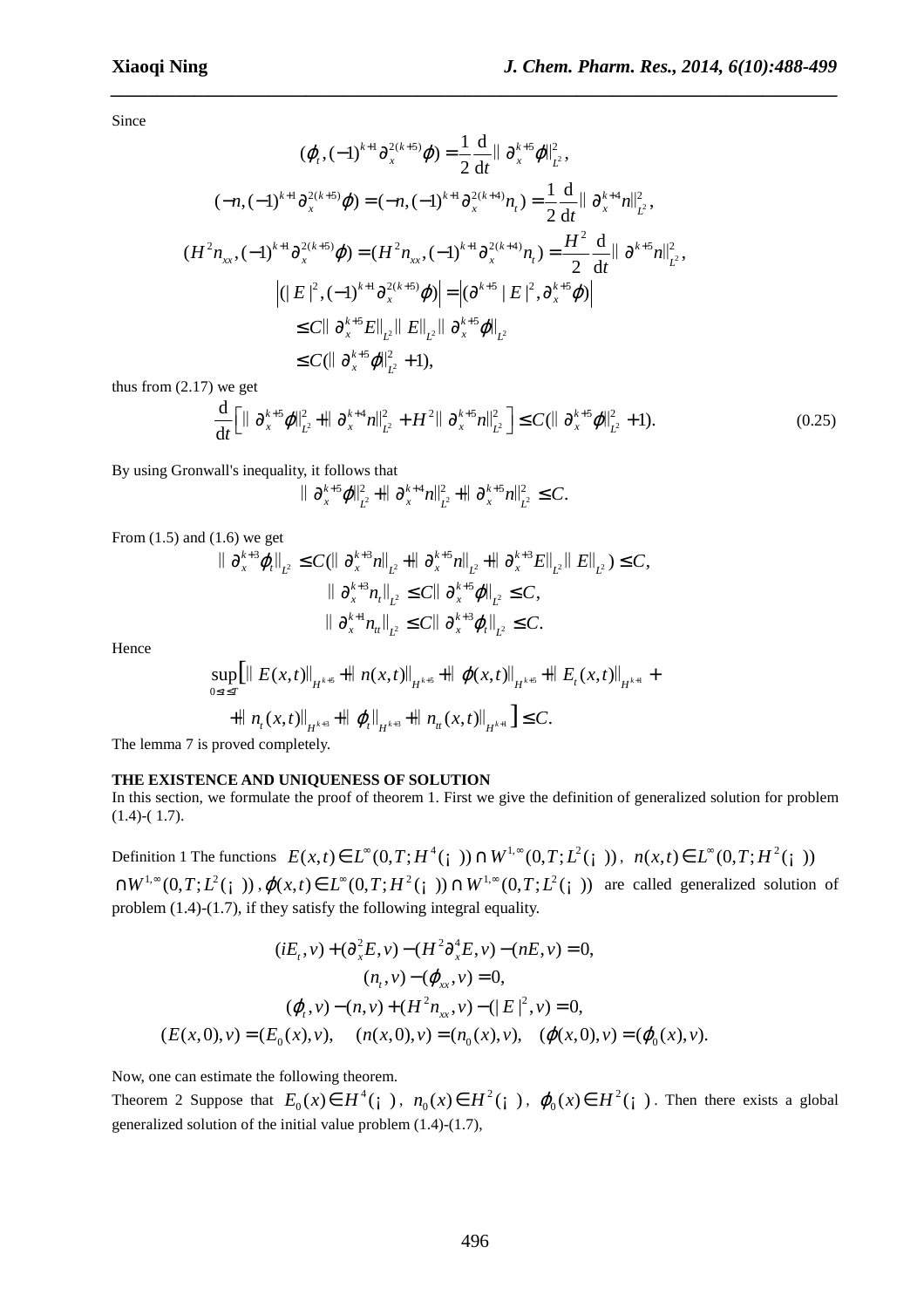$$
E(x,t) \in L^{\infty}(0,T;H^{4}), \quad E_{t}(x,t) \in L^{\infty}(0,T;L^{2})
$$
  

$$
n(x,t) \in L^{\infty}(0,T;H^{2}), \quad n_{t}(x,t) \in L^{\infty}(0,T;L^{2})
$$
  

$$
\varphi(x,t) \in L^{\infty}(0,T;H^{2}), \quad \varphi_{t}(x,t) \in L^{\infty}(0,T;L^{2}).
$$

Proof The existence is proved by the Faedo-Galerkin method. We choose the basic periodic functions  $\{\omega_i(x)\}\$ as follows

*\_\_\_\_\_\_\_\_\_\_\_\_\_\_\_\_\_\_\_\_\_\_\_\_\_\_\_\_\_\_\_\_\_\_\_\_\_\_\_\_\_\_\_\_\_\_\_\_\_\_\_\_\_\_\_\_\_\_\_\_\_\_\_\_\_\_\_\_\_\_\_\_\_\_\_\_\_\_*

$$
-\omega_j''(x) = \lambda_j \omega_j(x), \omega_j(x) \in H^2 \cap H_0^1, \quad j = 1, 2, L, l.
$$

For each *l* we define an approximate solution  $(E_i, n_i, \varphi)$  of problem (1.4)-(1.7) as follows

$$
E^{l}(x,t) = \sum_{j=1}^{l} \alpha_{j}(t) \omega_{j}(x), \quad n^{l}(x,t) = \sum_{j=1}^{l} \beta_{j}(t) \omega_{j}(x), \quad \varphi^{l}(x,t) = \sum_{j=1}^{l} \gamma_{j}(t) \omega_{j}(x),
$$

and

$$
i(E_t^l, \omega_s) + (\partial_x^2 E^l, \omega_s) - (H^2 \partial_x^4 E^l, \omega_s) - (n^l E^l, \omega_s) = 0,
$$
\n(1.1)

$$
(n_t^l, \omega_s) - (\partial_x^2 \varphi^l, \omega_s) = 0, \quad k = 1, L, d; s = 1, L, l,
$$
\n(1.2)

$$
(\varphi_t^j, \omega_s) - (n^i, \omega_s) + (H^2 \partial_x^2 n^i, \omega_s) - (|E^i|^2, \omega_s) = 0,
$$
\n(1.3)

$$
E^{l}(x,0) = E_{0}^{l}(x), \quad n^{l}(x,0) = n_{0}^{l}(x), \quad \varphi^{l}(x,0) = \varphi_{0}^{l}(x), \tag{1.4}
$$

and

$$
E_0^l(x) \xrightarrow{H^4} E_0(x), \quad n_0^l(x) \xrightarrow{H^2} n_0(x), \quad \varphi_0^l(x) \xrightarrow{H^2} \varphi_0(x), \quad l \to \infty
$$

Equations (3.1)-(3.4) are equivalent to an initial-value problem for a linear finite-dimensional ordinary differential equation for  $\alpha_j(t)$ ,  $\beta_j(t)$  and  $\gamma_j(t)$ . The existence and uniqueness is obvious.

Similarly to the proofs of lemma 1 and 4, for the approximate solution  $(E_1, n_1, \varphi_1)$ , we can establish the following estimations

$$
\sup_{0 \le t \le T} \left[ \left\| E^{t}(\cdot, t) \right\|_{H^{4}} + \left\| n^{t}(\cdot, t) \right\|_{H^{2}} + \left\| \phi^{t}(\cdot, t) \right\|_{H^{2}} \right] \le C, \tag{1.5}
$$

$$
\sup_{0 \le t \le T} \left[ \left\| E_t^l(\cdot, t) \right\|_{L^2} + \left\| n_t^l(\cdot, t) \right\|_{L^2} + \left\| \varphi_t^l(\cdot, t) \right\|_{L^2} \right] \le C, \tag{1.6}
$$

where the constants *C* is independent of *l*. By a compactness argument, we can choose subsequence  $E^{\nu}(x,t)$ ,  $n^{\nu}(x,t)$ ,  $\varphi^{\nu}(x,t)$ , such that  $\nu \to \infty$ 

> $E^{\nu}(x,t) \to E(x,t)$  in  $L^{\infty}(0,T;H^4)$  weakly star,  $E^{\nu}(x,t) \to E(x,t)$  in strong topology of  $H^3(Q_T)$ ,  $E_t^{\nu}(x,t) \to E_t(x,t)$  in  $L^{\infty}(0,T; L^2)$  weakly star,  $n^{\nu}(x,t) \rightarrow n(x,t)$  in  $L^{\infty}(0,T;H^2)$  weakly star,  $n^{\nu}(x,t) \rightarrow n(x,t)$  in strong topology of  $H^1(Q_T)$ ,  $n_t^{\nu}(x,t) \rightarrow n_t(x,t)$  in  $L^{\infty}(0,T;L^2)$  weakly star,  $\varphi^{V}(x,t) \rightarrow \varphi(x,t)$  in  $L^{\infty}(0,T;H^{2})$  weakly star,  $\varphi^{\nu}(x,t) \to \varphi(x,t)$  in strong topology of  $H^1(Q_T)$ ,  $\varphi_t^{\nu}(x,t) \to \varphi_t(x,t)$  in  $L^{\infty}(0,T; L^2)$  weakly star,  $n^{\nu} E^{\nu} \to nE$  in  $L^{\infty}(0,T; L^2)$  weakly star,  $|E^{\nu}(x,t)|^2 \rightarrow |E(x,t)|^2$  in  $L^{\infty}(0,T;L^2)$  weakly star,

where  $Q_T = [0, T] \times \Omega$ ,  $\overline{\Omega} = [-D, D]$ . Hence taking  $l = \nu \rightarrow \infty$  from (3.1)-(3.4), by using the density of  $\omega_j$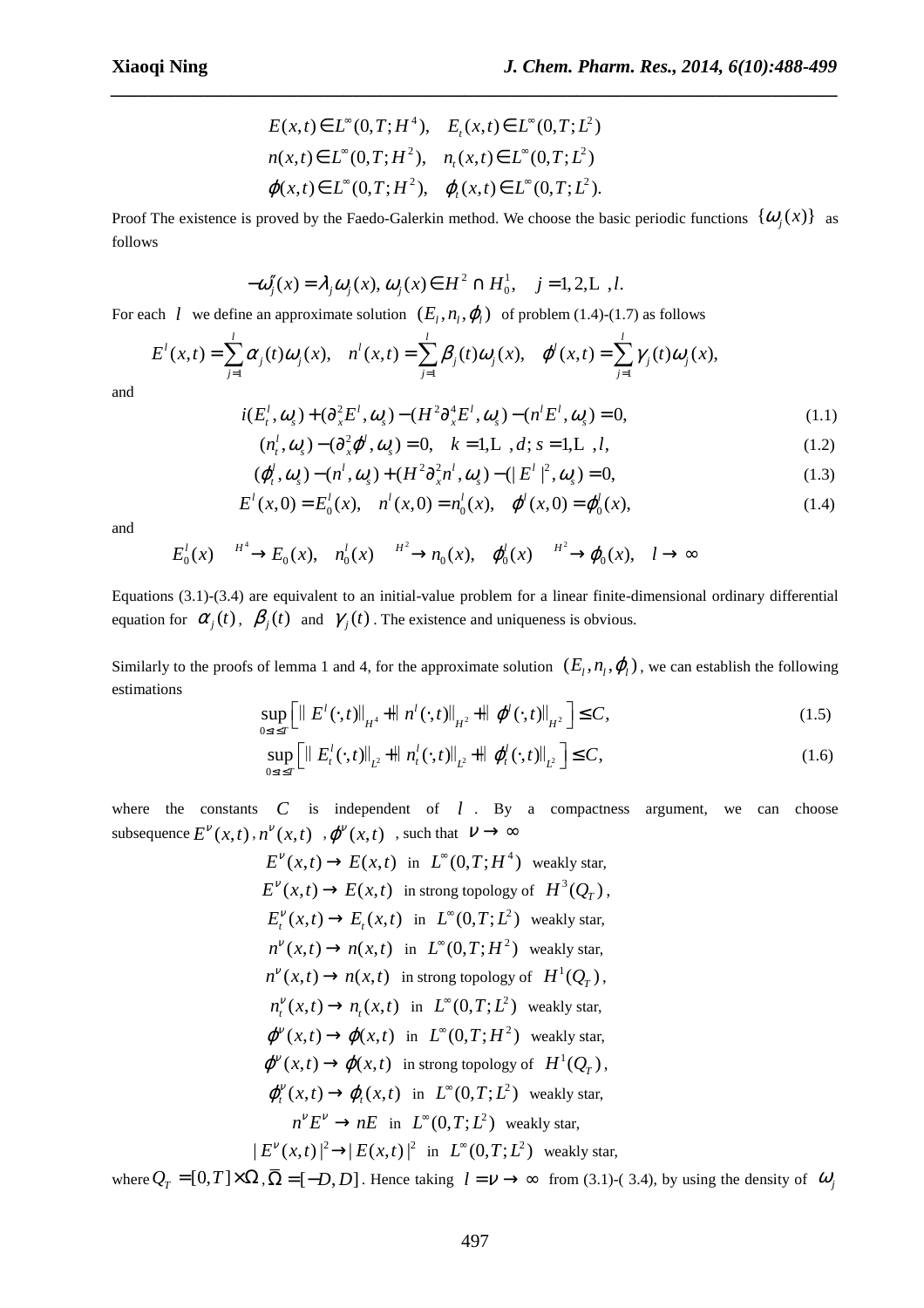in  $L^2(\Omega)$  we get the existence of local generalized solution for the periodic initial Problem (1.4)-(1.7). Similarly to the proof of [9], letting  $D \rightarrow \infty$ , the existence of local solution for the initial value Problem (1.4)-(1.7) can be obtain. By the continuation extension principle, from the conditions of the theorem and a priori estimates in Section 2, we can get the existence of global solution for Problem (1.4)-(1.7). Next, we prove the uniqueness of solution.

*\_\_\_\_\_\_\_\_\_\_\_\_\_\_\_\_\_\_\_\_\_\_\_\_\_\_\_\_\_\_\_\_\_\_\_\_\_\_\_\_\_\_\_\_\_\_\_\_\_\_\_\_\_\_\_\_\_\_\_\_\_\_\_\_\_\_\_\_\_\_\_\_\_\_\_\_\_\_*

Theorem 3 Suppose that the conditions of theorem 2 are satisfied. Then the global generalized solution of the initial value Problem (1.4)-(1.7) is unique.

Proof Suppose that there are two solutions  $E_1$ ,  $n_1$ ,  $\varphi_1$  and  $E_2$ ,  $n_2$ ,  $\varphi_2$ . Let

$$
E = E_1 - E_2, \quad n = n_1 - n_2, \quad \varphi = \varphi_1 - \varphi_2.
$$

From (1.4)-(1.7) we get

$$
iE_t + E_{xx} - H^2 E_{xxxx} - n_1 E_1 + n_2 E_2 = 0,
$$
\n(1.7)

$$
n_t - \varphi_{xx} = 0,\tag{1.8}
$$

$$
\varphi_t - n + H^2 n_{xx} - |E_1|^2 + |E_2|^2 = 0,
$$
\n(1.9)

$$
E\big|_{t=0} = 0, \quad n\big|_{t=0} = 0, \quad \varphi\big|_{t=0} = 0, \quad x \in \mathfrak{z}
$$
 (1.10)

Taking the inner product of  $(3.7)$  and  $E$ , it follows that

$$
(iE_t + E_{xx} - H^2 E_{xxx} - n_1 E_1 + n_2 E_2, E) = 0.
$$
\n(1.11)

Since

$$
\text{Im}(iE_t, E) = \frac{1}{2} \frac{d}{dt} ||E||_{L^2}^2, \quad \text{Im}(E_{xx} - H^2 E_{xxx}, E) = 0,
$$
\n
$$
|\text{Im}(n_1 E_1 - n_2 E_2, E)| \le |(nE_1 - n_2 E, E)|
$$
\n
$$
\le C(||E_1||_{L^{\infty}} ||n||_{L^2} + ||n_2||_{L^{\infty}} ||E||_{L^2}) ||E||_{L^2}
$$
\n
$$
\le C(||n||_{L^2}^2 + ||E||_{L^2}^2)
$$

where the first successive equality result from Lions' Lemma. Thus from (3.11) we obtain

$$
\frac{\mathrm{d}}{\mathrm{d}t} \parallel E \parallel_{L^2}^2 \le C (\parallel n \parallel_{L^2}^2 + \parallel E \parallel_{L^2}^2). \tag{1.12}
$$

Taking the inner product of (3.9) and  $\varphi$ , it follows that

$$
(\varphi_t - n + H^2 n_{xx} - |E_1|^2 + |E_2|^2, \varphi) = 0.
$$
 (1.13)

Since

$$
(\varphi, \varphi) = \frac{1}{2} \frac{d}{dt} || \varphi ||_{L^2}^2,
$$
  
\n
$$
|(-n, \varphi)| \le C(||n||_{L^2}^2 + ||\varphi||_{L^2}^2),
$$
  
\n
$$
(H^2 n_{xx}, \varphi) = (H^2 n, \varphi_{xx}) = (H^2 n, n_t) = \frac{H^2}{2} \frac{d}{dt} ||n||_{L^2}^2,
$$
  
\n
$$
(-||E_1||^2 + ||E_2||^2, \varphi)| = |((E_1 - E_2)\overline{E_1} + E_2(\overline{E_1} - \overline{E_2}), \varphi)|
$$
  
\n
$$
\le C(||E_1||_{L^2} ||E||_{L^2} ||+ ||E_2||_{L^2} ||E||_{L^2} )|| \varphi||_{L^2}
$$
  
\n
$$
\le C(||E||_{L^2}^2 + ||\varphi||_{L^2}^2),
$$

where the first successive equality result from Lions' Lemma. Thus from (3.13) we get

$$
\frac{1}{2}\frac{\mathrm{d}}{\mathrm{d}t}\Big[\|\varphi\|_{L^2}^2 + H^2\|\eta\|_{L^2}^2\Big] \le C(\|\varSigma\|_{L^2}^2 + \|\eta\|_{L^2}^2 + \|\varphi\|_{L^2}^2). \tag{1.14}
$$

Hence from  $(3.12)$  and  $(3.14)$  and we get